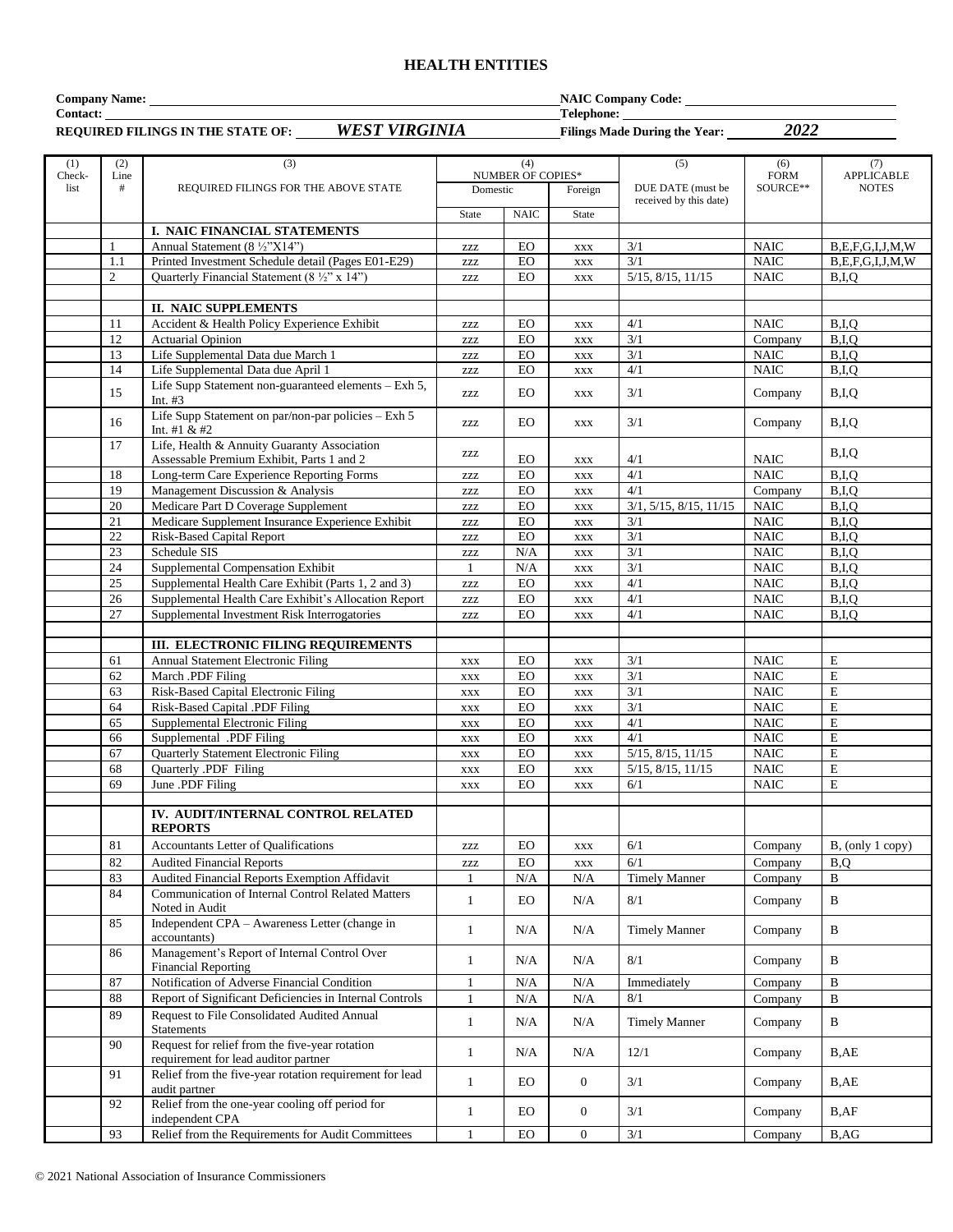| (1)<br>Check- | (2)<br>Line | (3)                                                                                               | (4)<br><b>NUMBER OF COPIES*</b> |                            | (5)            | (6)<br><b>FORM</b>                             | (7)<br><b>APPLICABLE</b> |                                |
|---------------|-------------|---------------------------------------------------------------------------------------------------|---------------------------------|----------------------------|----------------|------------------------------------------------|--------------------------|--------------------------------|
| list          | #           | REQUIRED FILINGS FOR THE ABOVE STATE                                                              | Domestic                        |                            | Foreign        | DUE DATE (must be<br>received by this date)    | SOURCE**                 | <b>NOTES</b>                   |
|               |             |                                                                                                   | State                           | <b>NAIC</b>                | State          |                                                |                          |                                |
|               | 94          | Request for Exemption to File Management's Report<br>of Internal Control Over Financial Reporting | 1                               | N/A                        | N/A            | <b>Timely Manner</b>                           | Company                  | B                              |
|               |             |                                                                                                   |                                 |                            |                |                                                |                          |                                |
|               | 101         | V. STATE REQUIRED FILINGS***<br>Certificate of Compliance                                         | $\overline{0}$                  | $\Omega$                   |                | 3/1                                            |                          | B,AC                           |
|               |             | <b>Certificate of Deposit</b>                                                                     | $\overline{0}$                  | $\Omega$                   |                | 3/1                                            | Company                  |                                |
|               | 102<br>103  | Corporate Governance Annual Disclosure****                                                        | $\mathbf{1}$                    | $\Omega$                   | $\theta$       | 6/1                                            | Company<br>Company       | B,AC<br>B                      |
|               |             |                                                                                                   | $\mathbf{1}$                    |                            |                | 6/1                                            |                          | $\overline{B}$                 |
|               | 105<br>106  | Form B - Holding Company Registration Statement<br>Form F - Enterprise Risk Report*****           | $\mathbf{1}$                    | $\overline{0}$<br>$\Omega$ | N/A<br>N/A     | 6/1                                            | Company                  | $\bf{B}$                       |
|               |             |                                                                                                   |                                 |                            |                |                                                | Company                  |                                |
|               | 107         | <b>ORSA******</b>                                                                                 |                                 | $\Omega$                   | N/A            | Upon Request - not<br>more than once a<br>vear | Company                  | B                              |
|               | 108         | <b>Premium Taxes</b>                                                                              | 1                               | $\Omega$                   | $\mathbf{1}$   | 3/1, 4/25, 7/25, 10/25                         | <b>State</b>             | B,D,E,F,I,M,O,P,<br>U,Y,AA,AD  |
|               | 109         | <b>State Filing Fees</b>                                                                          | see Note T                      | $\Omega$                   | see Note T     | 3/1                                            | State                    | $C$ , D.E, F, G, H, O, T,<br>U |
|               | 110         | Signed Jurat - Annual                                                                             |                                 | $\Omega$                   |                | 3/1                                            | <b>NAIC</b>              | B.I.G.L                        |
|               | 110.1       | Signed Jurat – Quarterly                                                                          | 1                               | $\Omega$                   | $\overline{0}$ | $5/15$ , $8/15$ , $11/15$                      | <b>NAIC</b>              | B.I.G.L                        |
|               | 111         | Exhibit of Premiums, Enrollment and Utilization Page                                              |                                 | $\Omega$                   |                | $\overline{3/1}$                               | <b>NAIC</b>              | B                              |
|               | 112         | Certificate of Authority Renewal Fee                                                              | \$200                           | $\Omega$                   | \$200          | 3/1                                            | <b>State</b>             | C.D.E.F.G.H.O.U                |
|               | 113         | <b>Monthly Financial Statements</b>                                                               | 1                               | $\Omega$                   | $\Omega$       | 30 days after end of<br>month                  | <b>NAIC</b>              | $\mathbf X$                    |
|               | 114         | Certificate of Advertising Compliance                                                             |                                 | $\Omega$                   |                | 3/1                                            | Company                  | $B$ , $AB$                     |
|               | 115         | Annual County Enrollment Worksheet                                                                | $\mathbf{1}$                    | $\Omega$                   | $\overline{1}$ | 3/1                                            | <b>State</b>             | B, V                           |
|               | 116         | <b>HMO PEIA Rates</b>                                                                             |                                 | $\Omega$                   |                | 3/31                                           | Company                  | R, V                           |
|               | 117         | <b>Ouarterly Provider Updates</b>                                                                 | 1                               | $\Omega$                   |                | 5/15, 8/15, 11/15                              | State                    | B,V                            |
|               | 118         | Quarterly County Enrollment Worksheet                                                             |                                 | $\Omega$                   |                | 5/15, 8/15, 11/15                              | State                    | B, V                           |
|               | 119         | Grievance Procedure                                                                               | $\mathbf{1}$                    | $\Omega$                   |                | 3/1                                            | Company                  | S.V.W                          |
|               | 120         | <b>Annual Grievance Report</b>                                                                    |                                 | $\Omega$                   |                | 3/31                                           | State                    | W, AI                          |
|               | 121         | <b>Examination Assessment Fee</b>                                                                 | \$1,050                         | $\Omega$                   | \$1.050        | 7/1                                            | <b>State</b>             | O.Z.AA                         |
|               | 122         | <b>State Page</b>                                                                                 | 1                               | $\Omega$                   | $\mathbf{1}$   | 3/1                                            | <b>NAIC</b>              | B.I.AD                         |
|               | 123         | Reconciliation and Summary of Assets and Reserve<br>Requirements                                  | 1                               | $\overline{0}$             | $\overline{0}$ | 3/1                                            | <b>State</b>             | B, AH                          |
|               | 124         | <b>Utilization Review Filing</b>                                                                  | $\mathbf{1}$                    | $\Omega$                   | $\mathbf{1}$   | 4/1                                            | <b>State</b>             | AJ                             |

**\*If XXX appears in this column, this state does not require this filing, if hard copy is filed with the state of domicile and if the data is filed electronically with the NAIC. If ZZZ appears in this column, this state does not require this filing if filed electronically with the NAIC but if not, 2 copies are required. If N/A appears in this column, the filing is required with the domiciliary state. EO (electronic only filing).**

**\*\*If Form Source is NAIC, the form should be obtained from the appropriate vendor.** 

**\*\*\* Refer to Notes & Instructions (below).**

**\*\*\*\*For those states that have adopted the NAIC Corporate Governance Annual Disclosure Model Act, an annual disclosure is required of all insurers or insurance groups by June 1. The Corporate Governance Annual Disclosure is a state filing only and should not be submitted by the company to the NAIC. Note however that this filing is intended to be submitted to the lead state if filed at the insurance group level. For more information on lead states, see the following NAIC URL:** [http://www.naic.org/public\\_lead\\_state\\_report.htm.](http://www.naic.org/public_lead_state_report.htm)

**\*\*\*\*\*For those states that have adopted the NAIC updated Holding Company Model Act, a Form F filing is required annually by holding company groups. Consistent with the Form B filing requirements, the Form F is a state filing only and should not be submitted by the company to the NAIC. Note however that this filing is intended to be submitted to the lead state. For more information on lead states, see the following NAIC URL:**  [http://naic.org/public\\_lead\\_state\\_report.htm](http://naic.org/public_lead_state_report.htm)**.** 

**\*\*\*\*\*\*For those states that have adopted the NAIC Risk Management and Own Risk and Solvency Assessment Model Act, a summary report is required annually by insurers and insurance groups above a specified premium threshold. The ORSA Summary Report is a state filing only and should not be submitted by the company to the NAIC. Note however that this filing is intended to be submitted to the lead state if filed at the insurance group level. For more information on lead states, see the following NAIC URL:** [http://naic.org/public\\_lead\\_state\\_report.htm](http://naic.org/public_lead_state_report.htm)**.**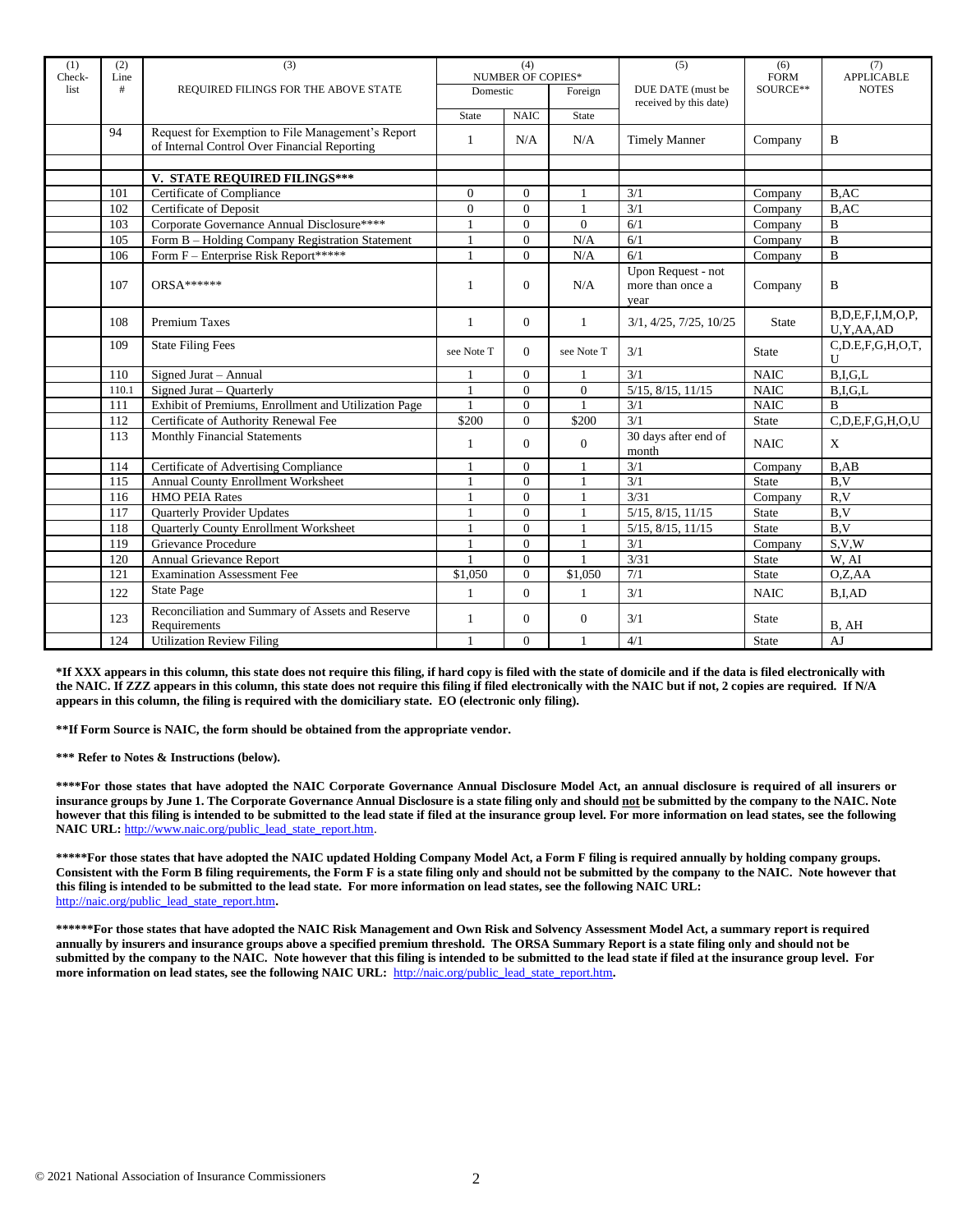|              | NOTES AND INSTRUCTIONS (A-K APPLY TO ALL FILINGS)                                                                                                                                                          |                                                                                                                                                                                                                                                                                                                                                                                                                                                                                                                               |  |  |  |
|--------------|------------------------------------------------------------------------------------------------------------------------------------------------------------------------------------------------------------|-------------------------------------------------------------------------------------------------------------------------------------------------------------------------------------------------------------------------------------------------------------------------------------------------------------------------------------------------------------------------------------------------------------------------------------------------------------------------------------------------------------------------------|--|--|--|
| $\mathbf{A}$ | Required Filings - Contact Person:                                                                                                                                                                         | Annual Filings (Foreign and Domestic Insurers)                                                                                                                                                                                                                                                                                                                                                                                                                                                                                |  |  |  |
|              |                                                                                                                                                                                                            | OICFinancialConditions@wv.gov (304) 558-2100 (Financial<br>Conditions Unit of the Company Analysis & Examinations<br>Division)                                                                                                                                                                                                                                                                                                                                                                                                |  |  |  |
|              |                                                                                                                                                                                                            | OICWVTaxSection@wv.gov<br>(304) 558-1900 (Tax Audit Section of the Financial<br><b>Accounting Division</b> )                                                                                                                                                                                                                                                                                                                                                                                                                  |  |  |  |
| B            | <b>Annual Filings</b><br>WV Offices of the Insurance<br>Mailing Address:<br>Commissioner<br>900 Pennsylvania Ave., 7 <sup>th</sup> Fl.<br>Charleston, WV 25302                                             | Domestic and Foreign insurers <b>must file</b> the Annual Filings (Jurat,<br>Cert. of Deposit, Cert. of Advertising, Cert. of Compliance)<br>through SERFF. DO NOT mail or file through OPTins.                                                                                                                                                                                                                                                                                                                               |  |  |  |
|              |                                                                                                                                                                                                            | Surplus Lines insurers, Accredited and Trusteed Reinsurers,<br>Fraternals, RRGs and Viaticals shall submit their annual filings to<br>the Annual Filings Mailing address.                                                                                                                                                                                                                                                                                                                                                     |  |  |  |
|              | WV Offices of the Insurance<br><b>Tax Filings</b><br>Mailing Address:<br>Commissioner<br>900 Pennsylvania Ave., 9th Fl.<br>Charleston, WV 25302                                                            | The Annual Premium Tax Statement (which must include the State<br>Page and State of Domicile Retaliatory Forms) is to be mailed to<br>the Tax Filings mailing address. Filing is due on or before March<br>1 and is located at:<br>https://www.wvinsurance.gov/Divisions/Financial-<br>Accounting#taxinfo                                                                                                                                                                                                                     |  |  |  |
|              |                                                                                                                                                                                                            | Phone: (304) 558-1900 - Tax Audit Section<br>If the Annual Premium Tax Statement and State Page are<br>submitted through OPTins, the hard copy is not required to be<br>mailed                                                                                                                                                                                                                                                                                                                                                |  |  |  |
| $\mathbf C$  | Mailing Address for Filing Fees:<br>Filing Fee:<br>West Virginia Insurance Commissioner<br>900 Pennsylvania Ave., 9th Fl.<br>Charleston, WV 25302                                                          | The annual fees are included on the Annual Premium Tax<br>Statement which is due on or before March 1 and is located at:<br>https://www.wvinsurance.gov/Divisions/Financial-<br>Accounting#taxinfo<br>Insurers must make remittance using only the Tax Payment Form<br>provided by this Office. The form can be located at:<br>https://www.wvinsurance.gov/Divisions/Financial-                                                                                                                                               |  |  |  |
|              |                                                                                                                                                                                                            | Accounting#taxinfo<br>Phone: (304) 558-1900 - Tax Audit Section                                                                                                                                                                                                                                                                                                                                                                                                                                                               |  |  |  |
| D            | Mailing Address for 1 <sup>st</sup> - 3 <sup>rd</sup> Quarterly Premium Tax<br>Payments:<br>Premium Tax Payment:<br>West Virginia Insurance Commissioner<br>STO/RPD<br>PO Box 1913<br>Charleston, WV 25327 | WV Code §33-43-6(e) states that for each of the quarters [first]<br>(due on or before April 25), second (due on or before July 25),<br>and third (due on or before October 25)], payment must be<br>submitted based on either one-fourth of the total tax paid during<br>the preceding calendar year OR 80% of the actual tax liability for<br>the current calendar year. The annual tax payment is due on or<br>before March 1 and to be either filed through OPTins or<br>mailed to the Tax Filings address indicated in B. |  |  |  |
|              | Premium tax payment and fee collection is<br>processed by the Receipts Processing Division<br>of the State Treasurer's Office.                                                                             | Even if there is a zero remittance, a filing must be made for<br>each quarter.<br>Three forms of filing/payment include:<br>1. OPTins - http://www.optins.org/ to pre-register.<br>2. CHECK - Insurers must make remittance using only the Tax<br>Payment Form provided by this Office. The form is located at:<br>https://www.wvinsurance.gov/Divisions/Financial-<br>Accounting#taxinfo<br>3. (FOR ZERO FILERS ONLY)                                                                                                        |  |  |  |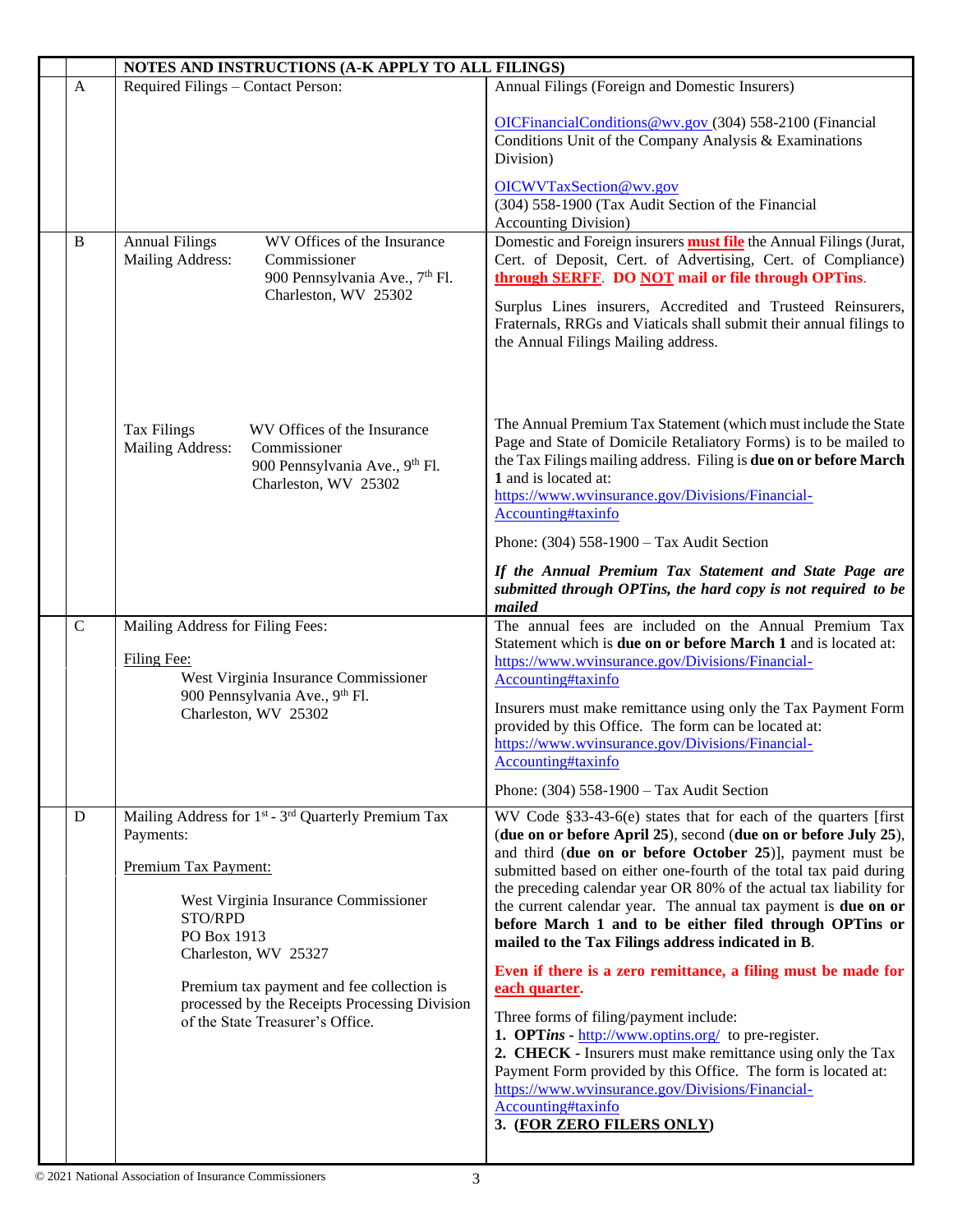|             |                                       | https://www.wvinsurance.gov/Divisions/Financial-<br>Accounting#taxinfo<br>You must retain your confirmation number.<br>Phone: (304) 558-1900 - Tax Audit Section                                                                                                                                                                      |
|-------------|---------------------------------------|---------------------------------------------------------------------------------------------------------------------------------------------------------------------------------------------------------------------------------------------------------------------------------------------------------------------------------------|
| E           | Delivery Instructions:                | All filings must be <b>received</b> (not postmarked) on or before the<br>indicated due date.                                                                                                                                                                                                                                          |
|             |                                       | If due date falls on a weekend or holiday, then the deadline is<br>extended to the next business day.                                                                                                                                                                                                                                 |
| $\mathbf F$ | Penalties for Late Filings:           | WV Code §33-3-11(b) may require the insurer to pay a penalty not<br>exceeding ten thousand dollars for the late filing of Annual<br>Statements.                                                                                                                                                                                       |
|             |                                       | WV Code §33-43-7(a) imposes a penalty of twenty-five dollars<br>(\$25) for each day throughout which a taxpayer fails to file a tax<br>return by the applicable filing date.                                                                                                                                                          |
|             |                                       | WV Code §33-43-11 makes the taxpayer liable for interest on any<br>unpaid final assessment or penalty or portion thereof.                                                                                                                                                                                                             |
| $\mathbf G$ | Original Signatures:                  | Required signatures (minimum of two (2) officers) must be<br>original signatures on all filings.                                                                                                                                                                                                                                      |
|             |                                       | Due to the ongoing COVID-19 pandemic, the OIC will accept the<br>following in lieu of original signatures:<br>scanned copies of original signatures<br>electronic signatures that comply with the West Virginia<br>Uniform Electronic Transactions Act, codified at W.Va.<br>Code § 39-1-1, et seq. in lieu of original signatures.   |
| H           | Signature/Notarization/Certification: | All forms must be signed and attested by at least two (2) officers<br>where indicated.                                                                                                                                                                                                                                                |
| I           | <b>Amended Filings:</b>               | Amended items must be filed with a complete explanation of each<br>amendment.                                                                                                                                                                                                                                                         |
|             |                                       | If there are signature requirements for the original filing, the same<br>requirements apply to any amendment.                                                                                                                                                                                                                         |
|             |                                       | If the original Premium Tax Filing was filed through OPTins, then<br>the amended filing must also be filed through OPTins.                                                                                                                                                                                                            |
| J           | Extension from normal filings:        | A request for extension must be filed not less than ten (10) days<br>prior to due date and provide sufficient detail.                                                                                                                                                                                                                 |
| $\bf K$     | Bar Codes (State or NAIC):            | <b>NAIC</b>                                                                                                                                                                                                                                                                                                                           |
| L           | Signed Jurat:                         | All licensed companies must file a signed Jurat that must include<br>a minimum of two (2) officers' signatures.<br><b>DO NOT FILE IN OPTINS</b>                                                                                                                                                                                       |
|             |                                       | Due to the ongoing COVID-19 pandemic, the OIC will accept the<br>following in lieu of original signatures:<br>scanned copies of original signatures<br>electronic signatures that comply with the West Virginia<br>Uniform Electronic Transactions Act, codified at W.Va.<br>Code $§$ 39-1-1, et seq. in lieu of original signatures. |
| M           | <b>NONE Filings:</b>                  | See NAIC Annual Statement Instructions.                                                                                                                                                                                                                                                                                               |
|             |                                       | Exceptions to these instructions are noted on the form.                                                                                                                                                                                                                                                                               |
|             |                                       | Tax statements and payment forms are required to be filed and<br>completed regardless of tax liability. Zero liability must file<br>returns marked -0-.                                                                                                                                                                               |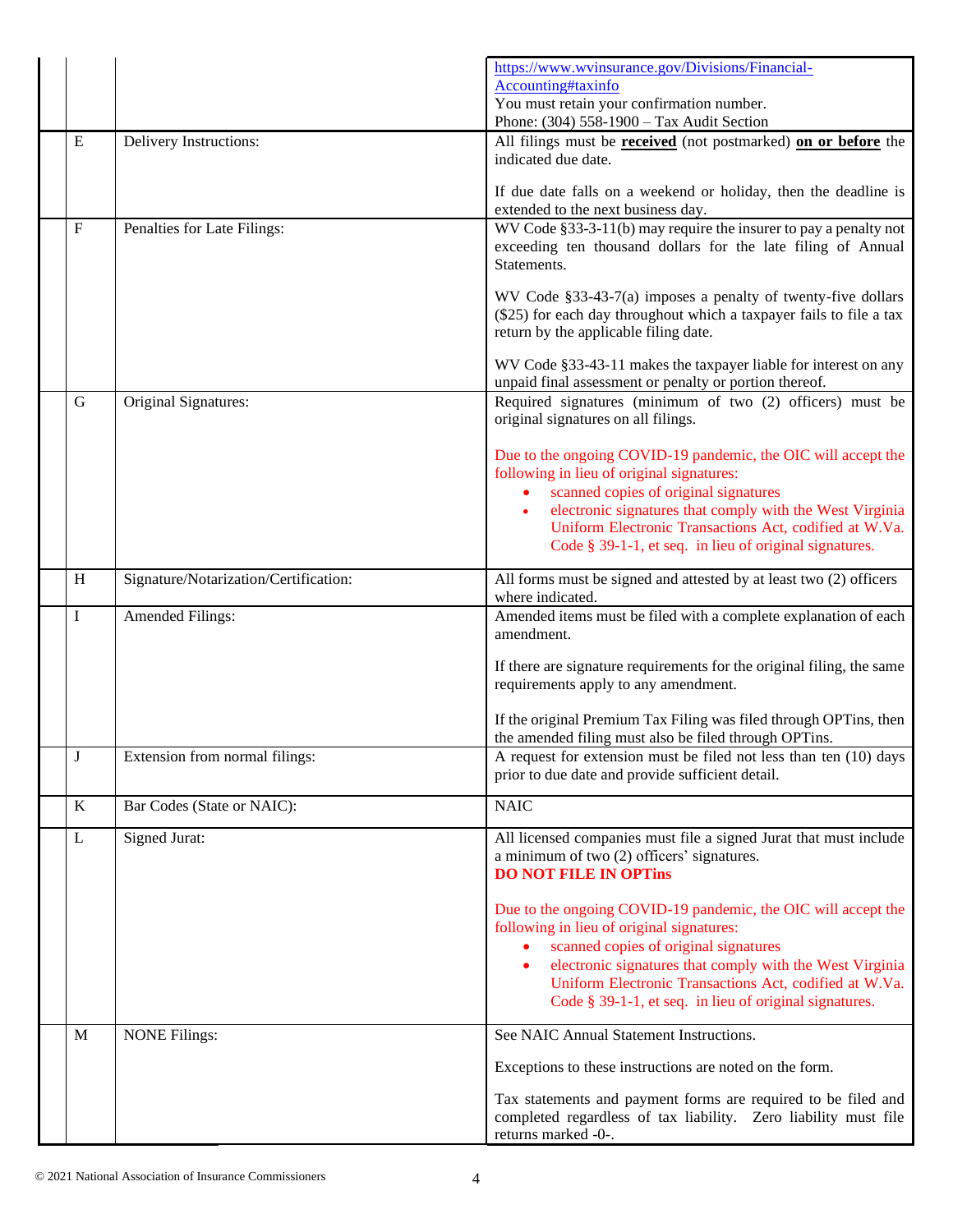| ${\bf N}$               | Filings new, discontinued or modified materially since<br>last year: | Forms and instructions on the web have been updated.                                                                                                                                                                                                                                                                                                                                                                                                                                                                                                                                                                                                                                                          |
|-------------------------|----------------------------------------------------------------------|---------------------------------------------------------------------------------------------------------------------------------------------------------------------------------------------------------------------------------------------------------------------------------------------------------------------------------------------------------------------------------------------------------------------------------------------------------------------------------------------------------------------------------------------------------------------------------------------------------------------------------------------------------------------------------------------------------------|
| $\Omega$                | Checks:                                                              | Make checks payable to:<br>WV Offices of the Insurance Commissioner                                                                                                                                                                                                                                                                                                                                                                                                                                                                                                                                                                                                                                           |
| $\mathbf{P}$            | Computer Generated or Tax Software Packages:                         | Computer generated or tax software packages for Quarterly<br>Payment Form, Annual Premium Tax Statement, and Annual Tax<br>Payment Form are NOT acceptable. Must use forms from our<br>website:<br>https://www.wvinsurance.gov/Divisions Financial-<br><b>Accounting#taxinfo or file thru OPTins</b>                                                                                                                                                                                                                                                                                                                                                                                                          |
| Q                       | <b>Additional Copies:</b>                                            | If copies are required to be filed, file one (1) original and a copy<br>as indicated.                                                                                                                                                                                                                                                                                                                                                                                                                                                                                                                                                                                                                         |
| $\mathbf R$             | HMO/PEIA Rates:                                                      | File with:<br>Rates and Forms Division<br>PO Box 50540<br>Charleston, WV 25305-0540                                                                                                                                                                                                                                                                                                                                                                                                                                                                                                                                                                                                                           |
| S                       | <b>Grievance Procedure:</b>                                          | File with:<br><b>Consumer Services Division</b><br>PO Box 50540<br>Charleston, WV 25305-0540                                                                                                                                                                                                                                                                                                                                                                                                                                                                                                                                                                                                                  |
| $\mathbf T$             | <b>State Filing Fees:</b>                                            | The annual fees are included on the Annual Premium Tax<br>Statement. See Note C and D.<br>Life insurers and Property and Casualty insurers reporting on the<br>Health Blank must remit a \$100 Annual Statement filing fee.<br>HMOs remit a \$100 Annual Statement filing fee along with the<br>Application for License (Form A-10) which is located at:<br>http://www.wvinsurance.gov/company/Forms/HMO<br>HMDIs are not subject to an Annual Statement filing fee.<br>Licensed fraternal companies must remit a \$25 annual statement<br>filing fee with the signed Jurat.<br>Some fees are now able to be paid by credit card. Instructions are<br>located at: https://www.wvinsurance.gov/company-fee-pay |
| $\mathbf U$             | <b>COA Renewal Fees:</b>                                             | COA renewal fee is remitted with Tax Payment Form or your<br>Application for License (Form A-10-required only for HMO's and<br>HMDI's) and is <b>due on or before March 1</b> . See Note C.                                                                                                                                                                                                                                                                                                                                                                                                                                                                                                                   |
| $\mathbf V$             | HMO Requirement:                                                     | Only HMOs are subject to this requirement.                                                                                                                                                                                                                                                                                                                                                                                                                                                                                                                                                                                                                                                                    |
| $\ensuremath{\text{W}}$ | Special Instruction for foreign HMOs:                                | Foreign licensed HMOs are required to make the same type and<br>number of filings as a domestic HMO.                                                                                                                                                                                                                                                                                                                                                                                                                                                                                                                                                                                                          |
| X                       | Monthly Financial Statements/Quarterly Financial<br>Statements:      | Monthly financial statements must be filed if written request is<br>issued by the commissioner.<br>Foreign and alien licensed insurers are waived from filing hard<br>copy quarterly financial statements unless requested.                                                                                                                                                                                                                                                                                                                                                                                                                                                                                   |
| $\mathbf Y$             | Premium Taxes:                                                       |                                                                                                                                                                                                                                                                                                                                                                                                                                                                                                                                                                                                                                                                                                               |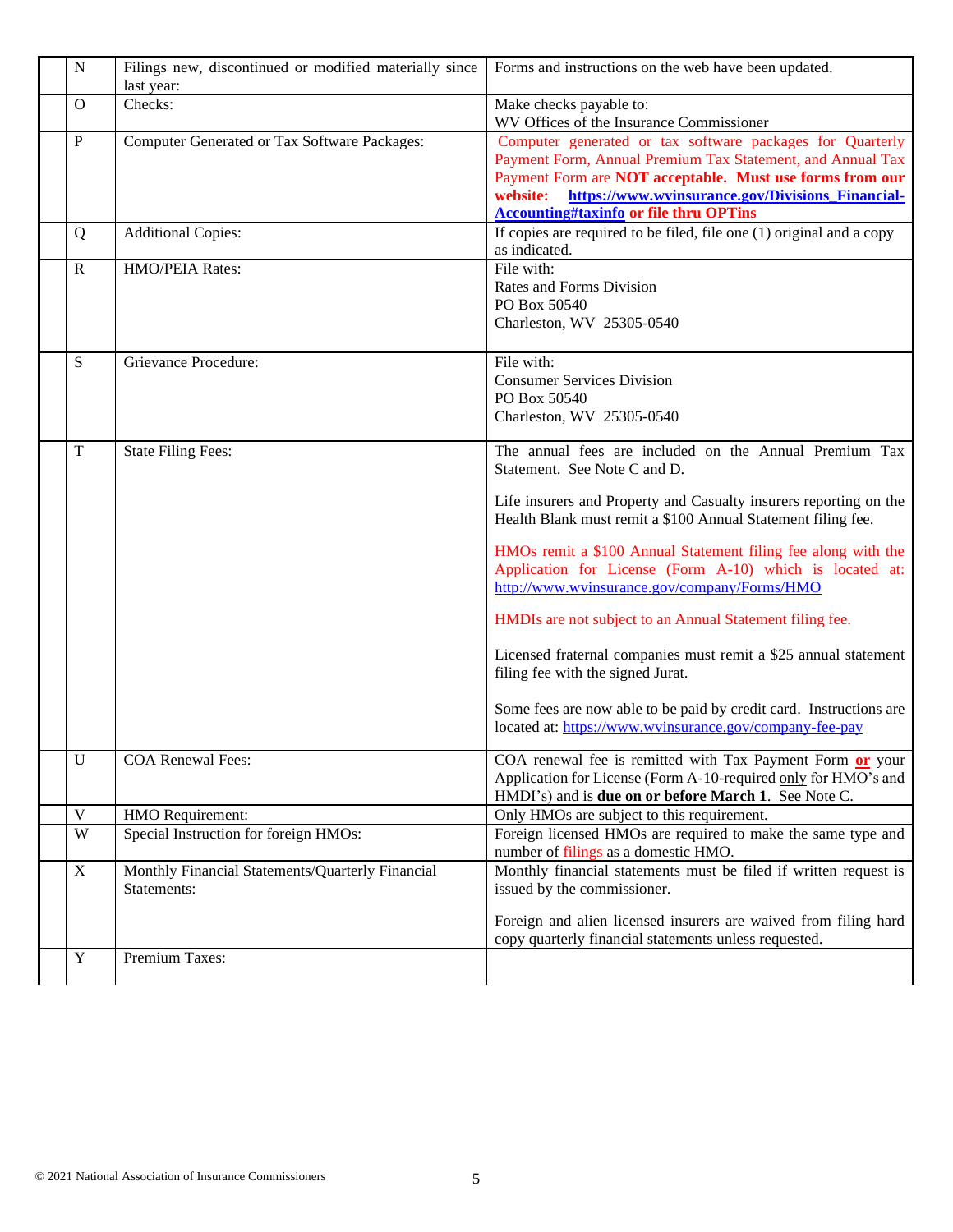|    |                                                     | HMO and HMDI are tax exempt and not required to file returns<br>but are required to file Application for License (Form A-10)<br>located at:<br>http://www.wvinsurance.gov/company/Forms/HMO.<br>Life insurers and Property and Casualty insurers must file the<br>appropriate tax returns. Forms are located at:<br>https://www.wvinsurance.gov/Divisions/Financial-<br>Accounting#taxinfo<br>Licensed fraternal companies are tax exempt and not required to |
|----|-----------------------------------------------------|---------------------------------------------------------------------------------------------------------------------------------------------------------------------------------------------------------------------------------------------------------------------------------------------------------------------------------------------------------------------------------------------------------------------------------------------------------------|
|    |                                                     | file returns.                                                                                                                                                                                                                                                                                                                                                                                                                                                 |
|    |                                                     | Phone: (304) 558-1900 - Tax Audit Section                                                                                                                                                                                                                                                                                                                                                                                                                     |
| Z  | Mailing Address:                                    | Two forms of payments include:                                                                                                                                                                                                                                                                                                                                                                                                                                |
|    | <b>Examination Assessment Fee:</b>                  | <b>OPTins</b> - http://www.optins.org/ to pre-register.                                                                                                                                                                                                                                                                                                                                                                                                       |
|    | West Virginia Insurance Commissioner                | And by Check                                                                                                                                                                                                                                                                                                                                                                                                                                                  |
|    | STO/RPD<br>PO Box 1861<br>Charleston WV 25327       | Form located at:<br>https://www.wvinsurance.gov/Divisions/Financial-<br>Accounting#taxinfo                                                                                                                                                                                                                                                                                                                                                                    |
|    |                                                     | Fraternal societies must make remittance using only the Payment<br>Form provided by this Office.                                                                                                                                                                                                                                                                                                                                                              |
|    |                                                     | The payment is <b>due on or before July 1.</b><br>Phone: (304) 558-1900 - Tax Audit Section                                                                                                                                                                                                                                                                                                                                                                   |
| AA | Premium Tax Penalties:                              | WV Code $§$ 33-43-7(a) imposes a penalty of twenty-five dollars<br>(\$25) for each day throughout which a taxpayer fails to file a tax<br>return by the applicable filing date.                                                                                                                                                                                                                                                                               |
|    |                                                     | WV Code §33-43-7(b) imposes a penalty of 1% of the unpaid<br>portion for each day throughout for failure to pay a tax/fee liability<br>in full.                                                                                                                                                                                                                                                                                                               |
|    |                                                     | WV Code §33-43-11 makes the taxpayer liable for interest on any<br>unpaid final assessment or penalty or portion thereof.                                                                                                                                                                                                                                                                                                                                     |
| AB | Certificate of Advertising Compliance:              | Pursuant to W. V. C. S. R. 114-10-17.2, a Certificate of<br>Advertising Compliance must be filed by all entities licensed to<br>write accident and sickness insurance that meet the applicability<br>requirements per Section 2 of that Rule. Rule located at: Leg. Rule<br>$$114-10.$<br>File certificates with the Signed Jurat Page or<br>Application for License (Form A-10).                                                                             |
|    |                                                     | Pursuant to W. V. C. S. R. 114-11-9.3, a Certificate of Advertising<br>Compliance must be filed by all entities licensed to write life and<br>annuities insurance that meet the applicability requirements per<br>Section 2 of that Rule. Leg. Rule §114-11.                                                                                                                                                                                                  |
|    |                                                     | You may devise your own statement or use the form provided<br>under General Forms at:<br>https://www.wvinsurance.gov/company                                                                                                                                                                                                                                                                                                                                  |
| AC | Certificate of Compliance - Certificate of Deposit: | Foreign and alien licensed insurers must file these certificates with<br>the Signed Jurat Page or Application for License (Form A-10).                                                                                                                                                                                                                                                                                                                        |
|    |                                                     | of Compliance is a Certificate<br>Certificate<br>The<br>- of<br>Compliance/Good Standing from your state of domicile and not<br>the Certificate of Authority.                                                                                                                                                                                                                                                                                                 |
| AD | State Page:                                         | File one copy with the Annual Premium Tax Statement (Form IC-<br>PT).                                                                                                                                                                                                                                                                                                                                                                                         |
|    |                                                     | Title Companies – File copy of Schedule T.                                                                                                                                                                                                                                                                                                                                                                                                                    |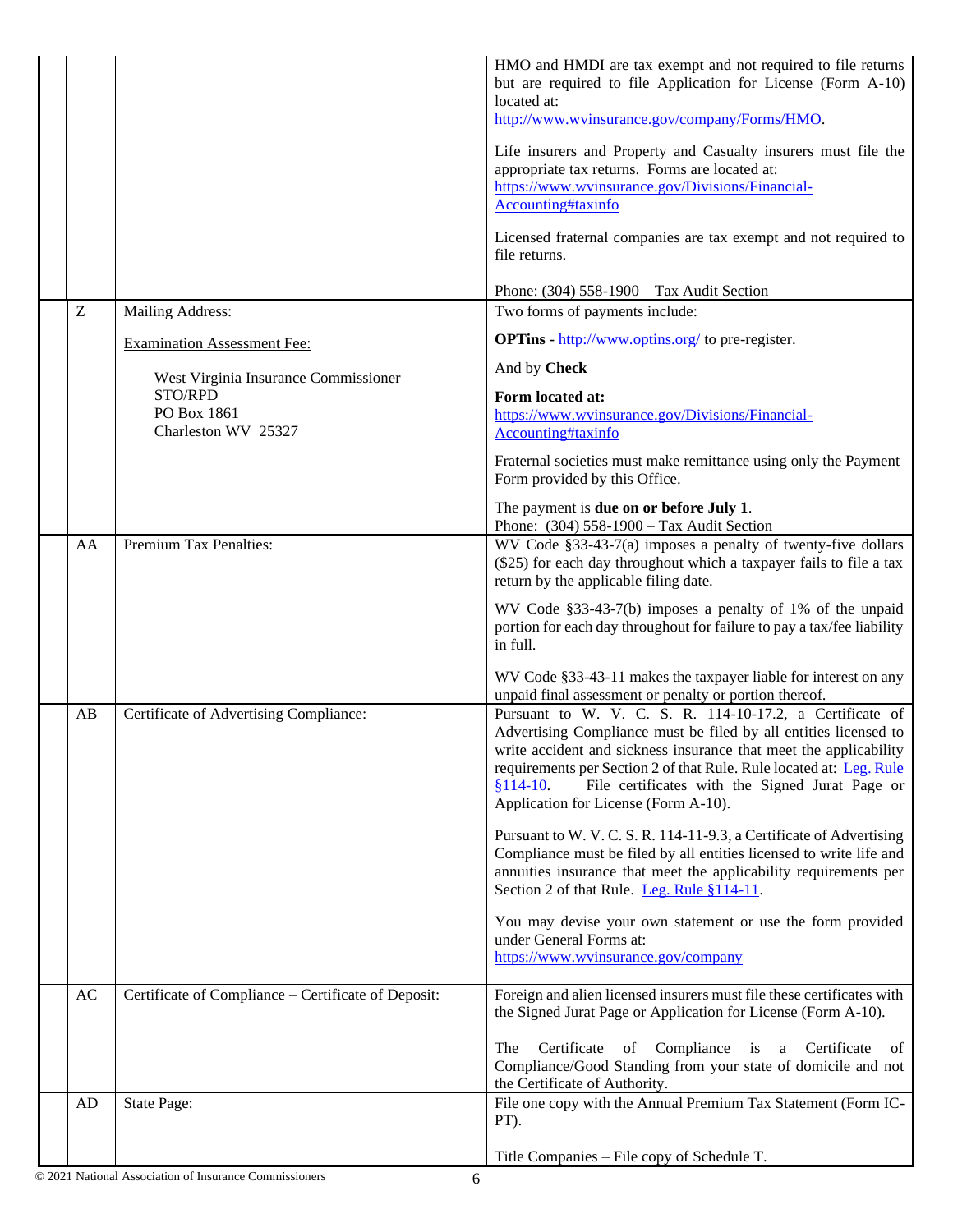| AE       | Request and relief from 5 year CPA rotation<br>requirement for lead audit partner | Fraternals – Not Applicable.<br>WV Code §33-33-6(d) an insurer may make application to the<br>commissioner for relief from the 5 year CPA rotation requirement<br>on the basis of unusual circumstances. The application should be<br>made at least 30 days before the end of the calendar year. A copy<br>of the Commissioner's approval shall be filed with the Annual<br>Statement.                                                                                                                                                       |
|----------|-----------------------------------------------------------------------------------|----------------------------------------------------------------------------------------------------------------------------------------------------------------------------------------------------------------------------------------------------------------------------------------------------------------------------------------------------------------------------------------------------------------------------------------------------------------------------------------------------------------------------------------------|
| $\rm AF$ | Relief from the 1 year cooling off period for<br>independent CPA                  | WV Code $§33-33-6(k)$ an insurer may make application to the<br>commissioner for relief from the 1 year cooling off period on the<br>basis of unusual circumstances. The application should be made<br>at least 30 days before the end of the calendar year. A copy of the<br>Commissioner's approval shall be filed with the Annual<br>Statement.                                                                                                                                                                                           |
| AG       | Relief from the Requirements for Audit Committees                                 | WV Code §33-33-12(8) an insurer may make application to the<br>commissioner for relief from the audit committee requirement on<br>the basis of hardship. The application should be made at least 30<br>days before the end of the calendar year. A copy of the<br>Commissioner's approval shall be filed with the Annual<br>Statement.                                                                                                                                                                                                       |
| AH       | Reconciliation and Summary of Assets and Reserve<br>Requirements                  | WV Code §33-8-22(b) A property and casualty, financial<br>guaranty, mortgage guaranty or accident and health sickness<br>insurer shall supplement its annual statement with a reconciliation<br>and summary of its assets and reserve requirements as required in<br>subsection (a) of this section. A reconciliation and summary<br>showing that an insurer's assets as required in said subsection are<br>greater than or equal to its undiscounted reserves referred to in said<br>subsection are sufficient to satisfy this requirement. |
|          |                                                                                   | Forms are located at:<br>https://www.wvinsurance.gov/company                                                                                                                                                                                                                                                                                                                                                                                                                                                                                 |
| AI       | Annual Grievance Report                                                           | Pursuant to W.Va. Code §114-96-3 an Annual Grievance Report<br>must be filed no later than March 31st, if your company's<br>policies meet the definition of "Health Benefit Plan" (see W.Va.<br>Code $$114-96-3, 2.18$ ). If you do not meet this definition, you<br>will not need to file a report.                                                                                                                                                                                                                                         |
|          |                                                                                   | Complete and file in SERFF. If you have questions, please<br>contact OICAnnualGR@wv.gov<br><b>Grievance Report Link</b>                                                                                                                                                                                                                                                                                                                                                                                                                      |
| AJ       | <b>Utilization Review Filing</b>                                                  | Pursuant to W.V. C. S. R. §114-95, any insurer offering a health<br>benefit plan that provides or performs utilization review services<br>shall submit the filing annually through SERFF.                                                                                                                                                                                                                                                                                                                                                    |